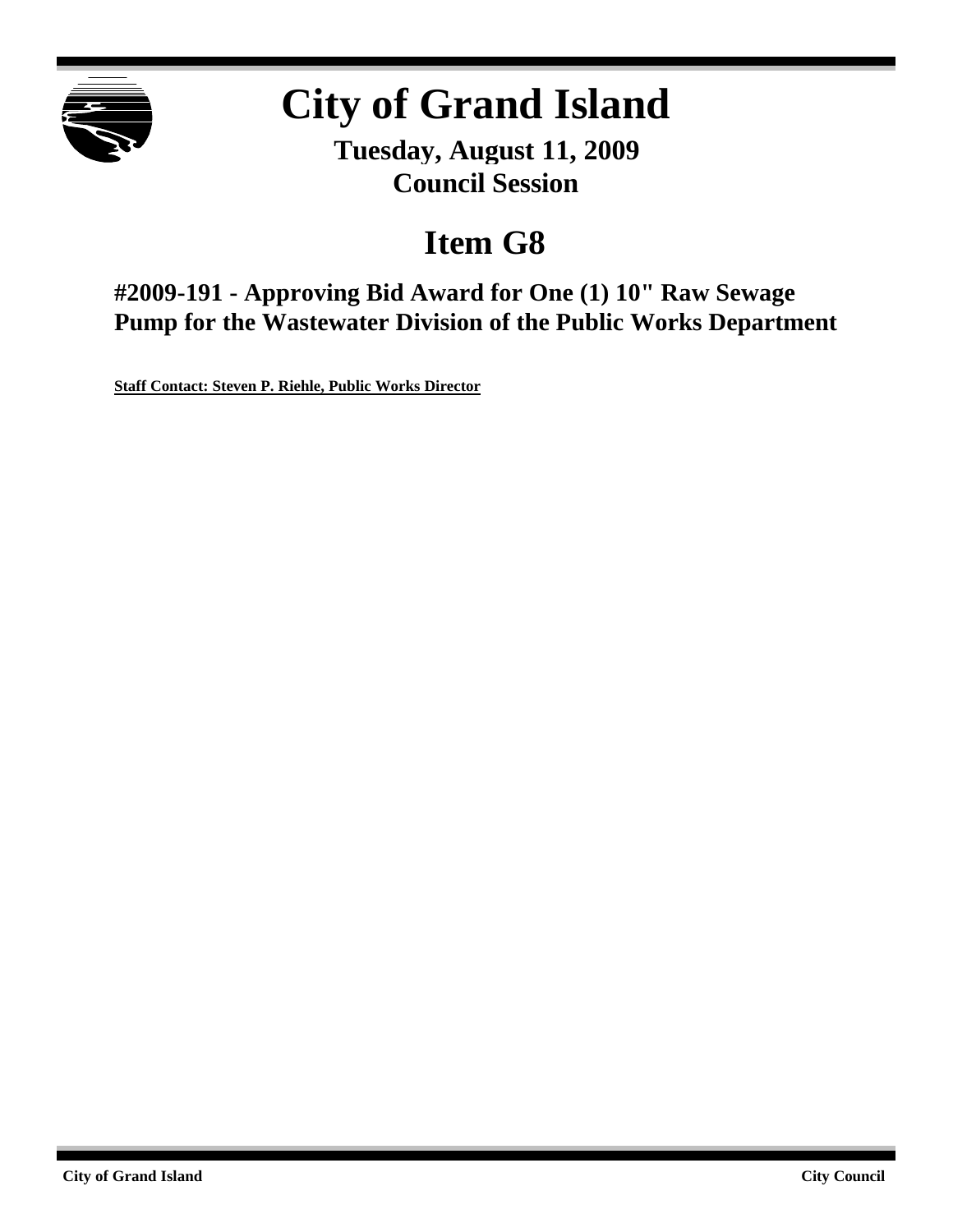## **Council Agenda Memo**

| From:           | Steven P. Riehle, Public Works Director                                                                              |  |
|-----------------|----------------------------------------------------------------------------------------------------------------------|--|
| <b>Meeting:</b> | August 11, 2009                                                                                                      |  |
| Subject:        | Approving Bid Award for One (1) 10" Raw Sewage<br>Pump for the Wastewater Division of the Public Works<br>Department |  |
| Item $\#$ 's:   | $G-8$                                                                                                                |  |
| $Presenter(s):$ | Steven P. Riehle, Public Works Director                                                                              |  |

### **Background**

On July 9, 2009 the Wastewater Division of the Public Works Department advertised for bids for one (1) 10" raw sewage pump. The pump replaces one of the original pumps that was installed in the main pump building in 1965.

### **Discussion**

Three (3) bids were received and opened on July 16, 2009. The Wastewater Division of the Public Works Department and the Purchasing Division of the City's Attorney's Office have reviewed the bids that were received. A summary of the bids is shown below.

| <b>Bidder</b>                              | <i>Exceptions</i> | <b>Bid Price</b> |
|--------------------------------------------|-------------------|------------------|
|                                            |                   |                  |
| Bert Gurney & Associates, Omaha, NE        | Noted             | \$29,095.00      |
|                                            |                   |                  |
| Global Treatment Systems, Grand Island, NE | Noted             | \$33,830.05      |
|                                            |                   |                  |
| Electric Pump, Inc., Des Moines, IA        | Noted             | \$34,983.00      |

The bids submitted by each vendor noted exceptions, however all are deemed to be acceptable. The only exception by Bert Gurney was that the drive shaft would have to be extended because the pump height does not exactly match the original pump. The bids submitted by Bert Gurney and Global Treatment Systems both included the exception on the pump shaft. The work by the City to lengthen the pump shaft is estimated at less than \$1,000.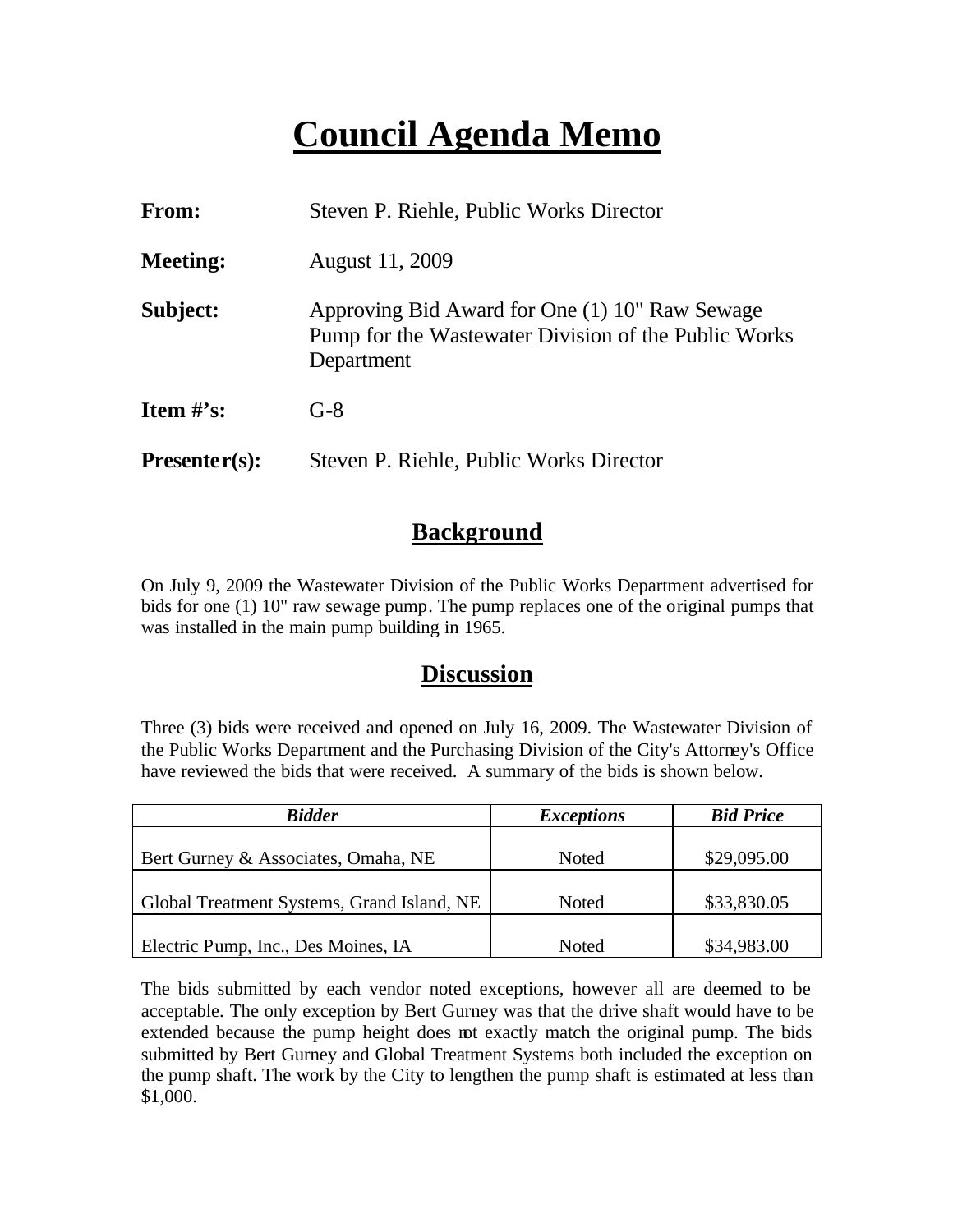Sufficient funds are available in account no. 53030051.85325 for the purchase.

## **Alternatives**

It appears that the Council has the following alternatives concerning the issue at hand. The Council may:

- 1. Move to approve
- 2. Refer the issue to a Committee<br>3. Postpone the issue to future date
- Postpone the issue to future date
- 4. Take no action on the issue

## **Recommendation**

Public Works Administration recommends that the Council approve the bid award to Bert Gurney & Associates of Omaha, Nebraska in the amount of \$29,095.00.

## **Sample Motion**

Move to approve the bid award.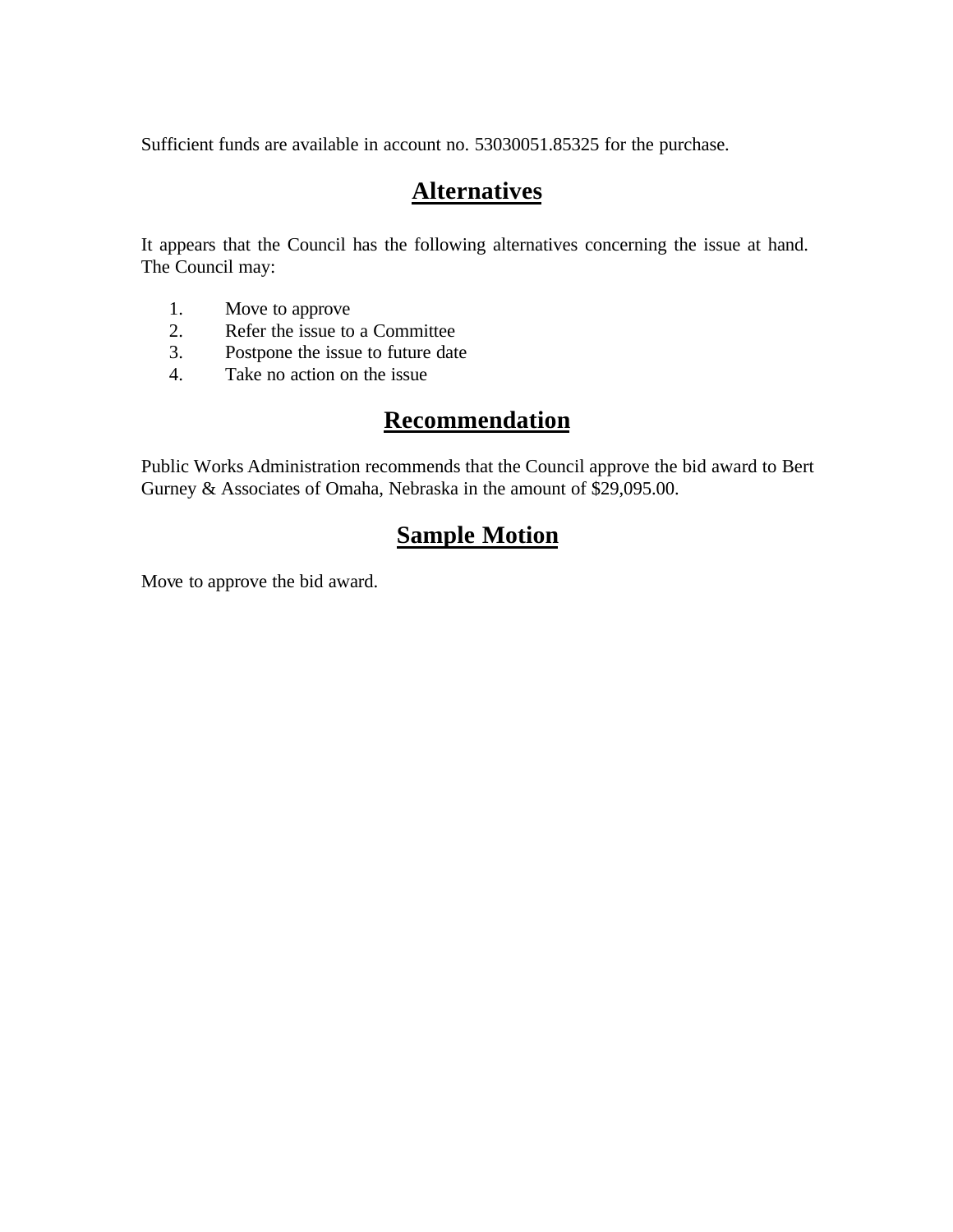#### *Purchasing Division of Legal Department* **INTEROFFICE MEMORANDUM**



Wes Nespor, Purchasing Agent

*Working Together for a Better Tomorrow, Today*

#### **BID OPENING**

| <b>BID OPENING DATE:</b> | July 16, 2009 at 11:00 a.m. |
|--------------------------|-----------------------------|
|                          |                             |

**FOR: (1) 10" Raw Sewage Pump**

**DEPARTMENT: Public Works**

**ESTIMATE: \$30,000.00**

- **FUND/ACCOUNT: 53030051-85325**
- **PUBLICATION DATE: July 9, 2009**
- **NO. POTENTIAL BIDDERS: 5**

#### **SUMMARY**

| <b>Bidder:</b>     | Electric Pump, Inc. | <b>Global Treatment Systems</b> |  |
|--------------------|---------------------|---------------------------------|--|
|                    | Des Moines, IA      | <b>Grand Island, NE</b>         |  |
| <b>Exceptions:</b> | <b>Noted</b>        | <b>Noted</b>                    |  |
| <b>Bid Price:</b>  | \$34,983.00         | \$33,830.05                     |  |

| <b>Bidder:</b>     | <b>Bert Gurney &amp; Associates</b> |  |
|--------------------|-------------------------------------|--|
|                    | Omaha, NE                           |  |
| <b>Exceptions:</b> | <b>Noted</b>                        |  |

**Bid Price: \$29,095.00**

Dale Shotkoski, City Attorney Wes Nespor, Purchasing Agent

cc: Steve Riehle, Public Works Director Catrina DeLosh, PW Admin. Assist. Jeff Pederson, City Administrator John Rundle, Maintenance Supervisor